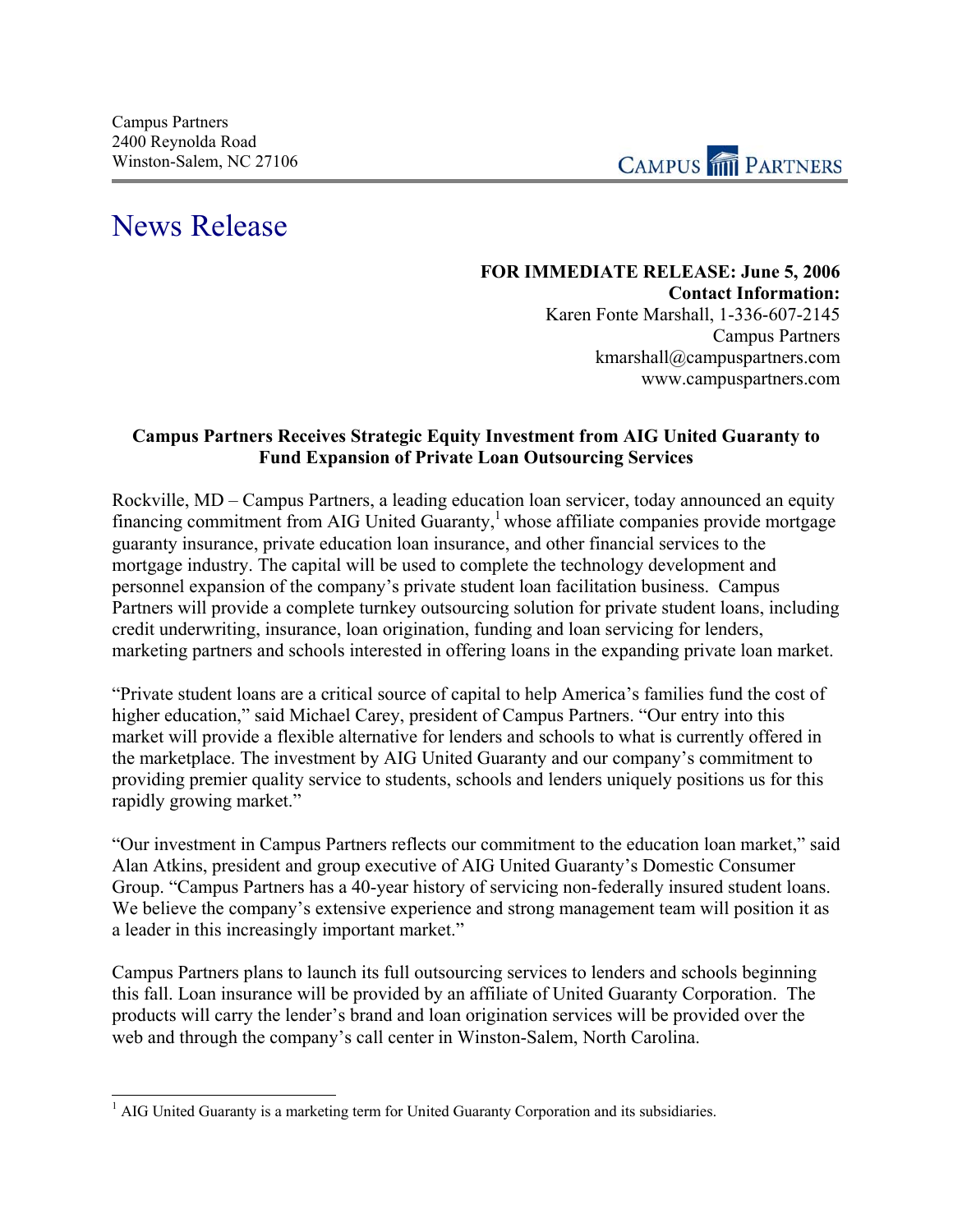### **About Campus Partners**

Campus Partners is a leading provider of education loan servicing, specializing in Private Loans and campus-based Institutional and Perkins Loans. Campus Partners provides loan servicing solutions, including student loan billing, accounting, data processing, default prevention services, and reporting, for over 500 colleges and universities and manages over 600,000 student accounts with a portfolio value of nearly \$2 billion. Through its Campus Partners Private Education Loan Program, the company offers a comprehensive array of insured student loan products and turnkey operational services on behalf of lenders and schools.

Campus Partners has been in business for over 40 years and is the most experienced student loan servicer in the industry. The expansion into Private Loans is a natural extension of its continuing commitment to the education loan marketplace and supports its customers' goal to keep education accessible and affordable for students and their families. Campus Partners is not a lender and does not compete with our lender or school partners.

## **About AIG United Guaranty**

United Guaranty Corporation (AIG United Guaranty) and its subsidiaries are member companies of American International Group, Inc. (AIG). The company has been headquartered in Greensboro, North Carolina, since it was established in 1963.

Subsidiaries of AIG United Guaranty provide mortgage guaranty insurance for first and second mortgages that protects against mortgage credit losses. In addition, AIG United Guaranty's comprehensive range of financial products and services to lenders and investors includes mortgage fraud recovery services and private education loan default insurance. AIG United Guaranty's international locations include offices in Jerusalem, Hong Kong, Taipei, Tokyo, Beijing, Seoul, London, Dublin, Paris, Milan, Madrid, Budapest, Mexico City, Toronto, and Sydney.